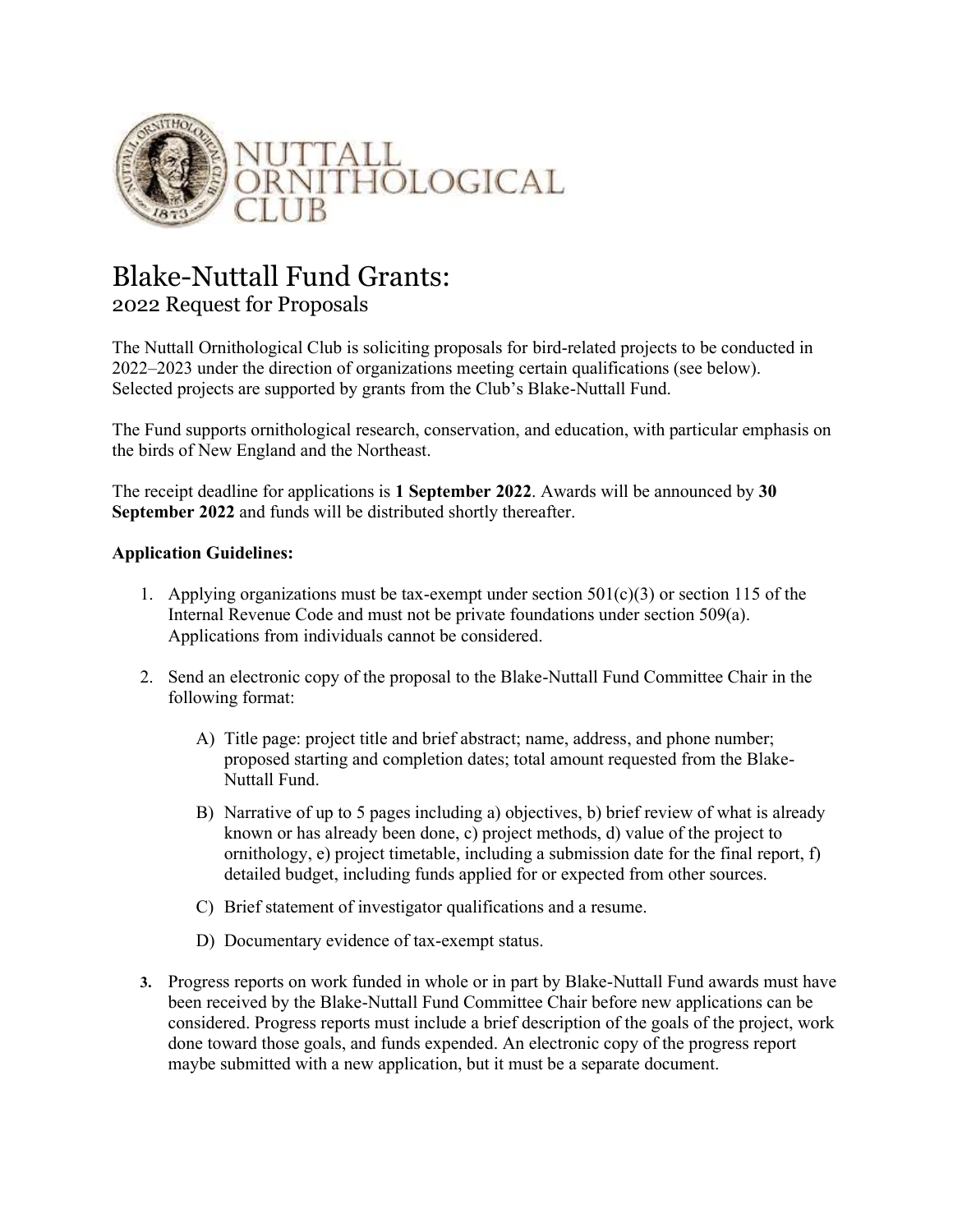**4.** Grants are awarded on an annual basis from total available funds. The total available money varies annually, but rarely is below \$15,000 per year. Proposals may request up to that entire amount. Applications for projects expected to last more than one year are considered, but no commitment beyond the funds available in the present year is made.

## **Blake-Nuttall Fund Criteria:**

- 1. Proposals are reviewed by the Blake-Nuttall Fund Committee and selected for awards based on the following merits:
	- a. Contribution to the goals of the Nuttall Ornithological Club,
	- b. Conservation, management, or educational significance,
	- c. Scientific merit,
	- d. Feasibility,
	- e. Qualifications of investigator(s).
- 2. Typically, Blake-Nuttall funds along with other Club funds (when available) are distributed in grants ranging from \$1000 to \$5000, although higher amounts may be possible for highly meritorious proposals.
- 3. Grant payments are made directly to the tax-exempt organizations. Given the modest amounts of Blake-Nuttall Fund grants, it is the policy of the Blake-Nuttall Fund not to support institutional overhead. Nuttall Ornithological Club retains no authority over the use of paid grant funds. However, the Nuttall Ornithological Club requires that recipients prepare and submit a progress report on their work and use of grant money by 1 September of the year after the award is made.
- 4. The report from each project will be posted on the Nuttall Ornithological Club website. See <http://www.nuttallclub.org/Blake/blake.projects.htm>. Please be sure to submit your project report in a format that can be posted electronically (e.g., pdf, PowerPoint, Word, txt, or rtf.) *If you do not wish to have your project report posted publicly, state that explicitly to the Blake-Nuttall Fund Committee at the time of submission of the report, explain the reason for your objection to publication and the extent to which the objection will become moot after the passage of time (if the PI is planning to publish, for example)*.
- 5. Any publication resulting, in whole or in part, from funding supplied from the Blake-Nuttall Fund must acknowledge the support of the Fund. A reprint of any such publications must be sent to the Chair of the Blake-Nuttall Fund Committee (Vice President of the Nuttall Ornithological Club).
- **6.** The following text must be included, with appropriate signature, in the body of the grant application: